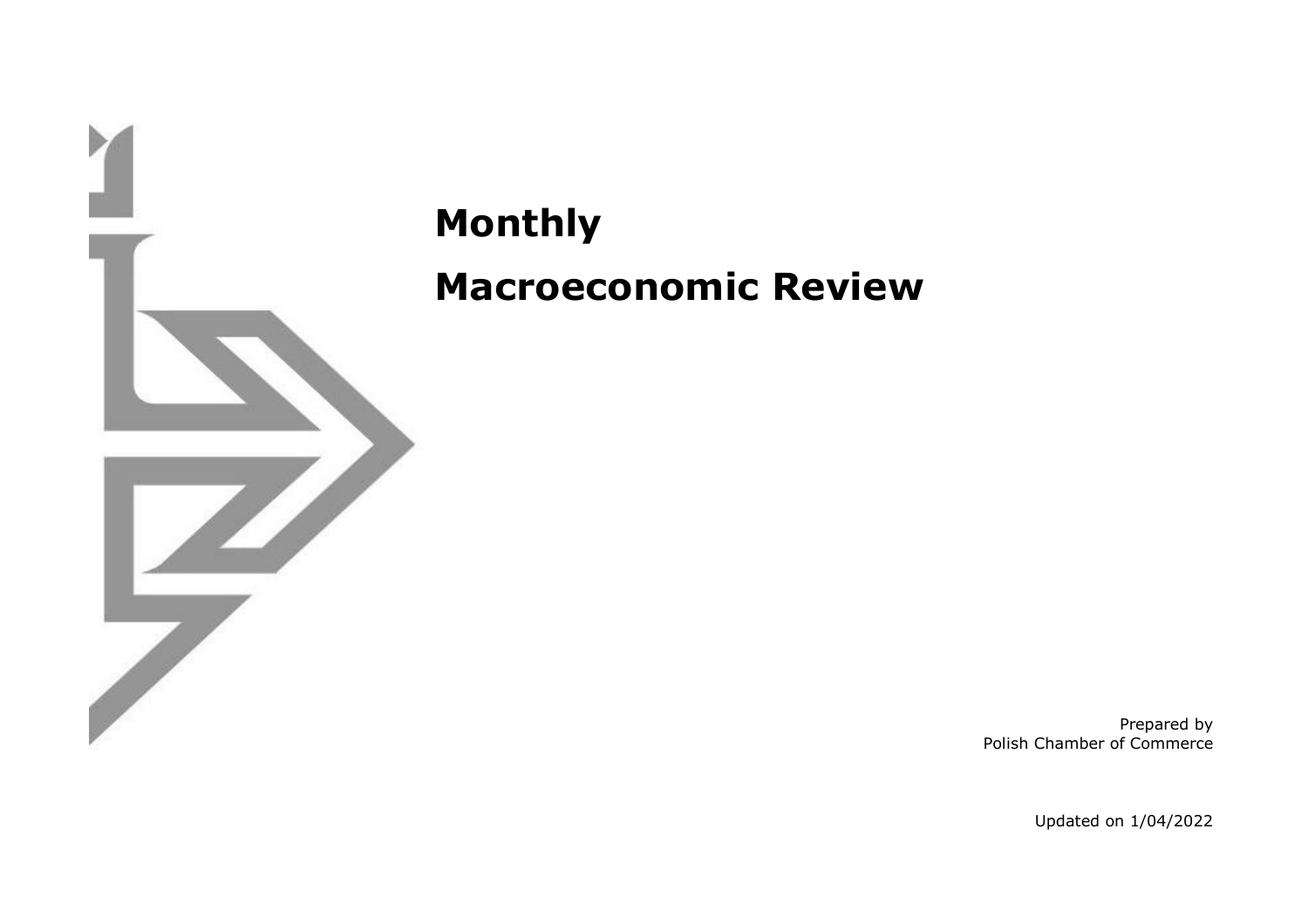### **MAIN MACROECONOMIC INDICATORS**

Updated on 1/04/2022

**Macroeconomic forecast**



| <b>Monthly macroeconomic indicators</b>                           | 08.2021                       | 09.2021 | 10.2021 | 11.2021 | 12.2021 | 01.2022 | 02.2022   | 03.2022  | 04.2022  | 05.2022  | 06.2022  | 07.2022  | 08.2022  |
|-------------------------------------------------------------------|-------------------------------|---------|---------|---------|---------|---------|-----------|----------|----------|----------|----------|----------|----------|
| Industrial sales, % real change, y/y                              | 13,2%                         | 8,8%    | 7,8%    | 14,8%   | 14,2%   | 19,2%   | 17,6%     | 7,0%     | 6,2%     | 7,5%     | 4,2%     | 5,1%     | 6,0%     |
| Construction, % real change, y/y                                  | 10,2%                         | 4,3%    | 4,2%    | 12,7%   | 3,1%    | 20,9%   | 21,2%     | 15,9%    | 7,2%     | 4,3%     | 1,2%     | 1,2%     | 4,0%     |
| Retail sales, % nominal change, y/y                               | 10,7%                         | 11,1%   | 14,4%   | 21,2%   | 16,9%   | 20,0%   | 16,5%     | 12,5%    | 23,6%    | 13,4%    | 13,0%    | 11,4%    | 12,1%    |
| Consumer prices, % change, y/y                                    | 5,5%                          | 5,9%    | 6,8%    | 7,8%    | 8,6%    | 9,4%    | 8,5%      | 10,9%    | 11,7%    | 12,7%    | 13,7%    | 13,8%    | 14,0%    |
| Producer prices, % change, y/y                                    | 9,6%                          | 10,3%   | 12,0%   | 13,6%   | 14,4%   | 16,1%   | 15,9%     | 17,4%    | 16,4%    | 15,1%    | 13,7%    | 11,7%    | 10,9%    |
| Wages - enterprise sector, % nominal change, y/y                  | 9,5%                          | 8,7%    | 8,4%    | 9,8%    | 11,2%   | 9,5%    | 11,7%     | 10,2%    | 9,7%     | 10,4%    | 10,4%    | 10,6%    | 10,4%    |
| Wages - enterprise sector, PLN                                    | 5 8 4 4                       | 5 8 4 1 | 5 9 1 7 | 6 0 2 2 | 6 6 4 4 | 6 0 6 4 | 6220      | 6 5 3 1  | 6 3 6 8  | 6 2 2 1  | 6 4 0 8  | 6 4 7 2  | 6 4 5 3  |
| Registered unemployment rate                                      | 5,8%                          | 5,6%    | 5,5%    | 5,4%    | 5,4%    | 5,5%    | 5,5%      | 5,3%     | 5,2%     | 5,1%     | 5,0%     | 4,9%     | 4,8%     |
| Number of registered unemployed persons, thousand                 | 961                           | 935     | 911     | 899     | 895     | 927     | 922       | 894      | 880      | 866      | 844      | 824      | 806      |
| Current account balance, EUR million                              | $-1530$                       | $-651$  | $-856$  | $-628$  | $-3957$ | $-64$   | $-2$ 179  | $-2645$  | $-901$   | $-1.346$ | $-1190$  | $-1319$  | $-1179$  |
| Current account balance, EUR million, rolling annualised<br>basis | 5 9 3 1                       | 3 8 6 3 | 1 4 5 7 | $-469$  | $-5177$ | $-7275$ | $-10$ 106 | $-12822$ | $-15304$ | $-16612$ | $-17308$ | $-17265$ | $-16914$ |
|                                                                   | <b>Macroeconomic forecast</b> |         |         |         |         |         |           |          |          |          |          |          |          |

| <b>Quarterly macroeconomic indicators</b>   | Q2 20    | Q3 20   | Q4 20    | Q1 21   | Q2 21 | Q3 21 | Q4 21 | Q1 22 | Q2 22 | Q3 22 | Q4 22 | Q1 23 | Q2 23 |
|---------------------------------------------|----------|---------|----------|---------|-------|-------|-------|-------|-------|-------|-------|-------|-------|
| Gross domestic product, % real change y/y   | $-8,2%$  | $-1,5%$ | $-2,5%$  | $-0,8%$ | 11,2% | 5,3%  | 7,3%  | 7,0%  | 2,9%  | 1,9%  | 2,2%  | 3,8%  | 2,8%  |
| Individual consumption, % real change $y/y$ | $-10,6%$ | 0,3%    | $-3,1%$  | 0,1%    | 13,1% | 4,7%  | 7,9%  | 5,1%  | 3,5%  | 0,5%  | 0,7%  | 3,0%  | 1,0%  |
| Gross fixed capital, % real change y/y      | -8,8%    | $-7,2%$ | $-15,4%$ | 1,7%    | 5,6%  | 9,3%  | 11,7% | 7,0%  | 3,5%  | 4,5%  | 5,0%  | 6,5%  | 6,0%  |

Source: Statistics Poland; NBP Forecast: Polish Chamber of Commerce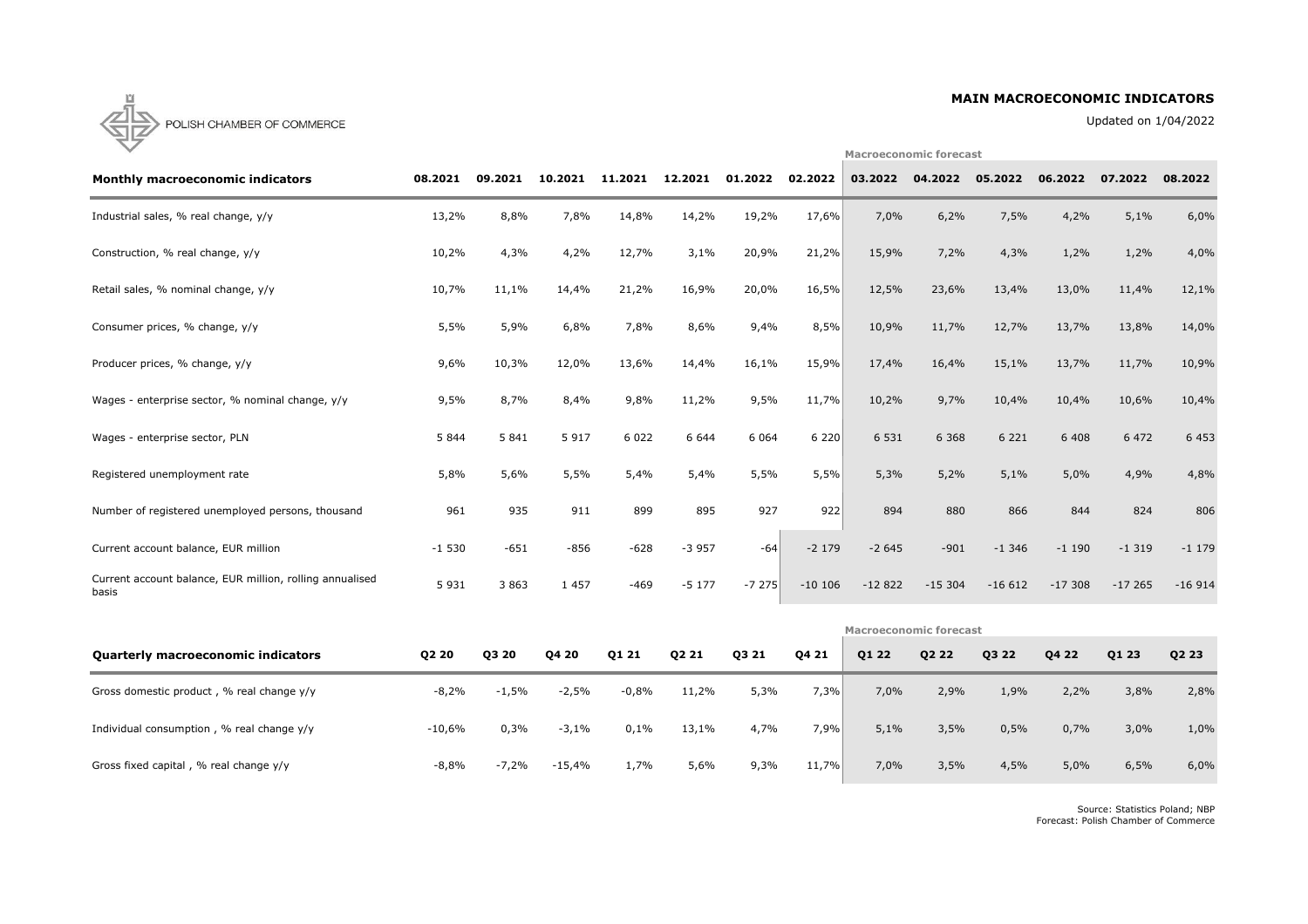### **GROSS DOMESTIC PRODUCT AND ITS COMPONENTS**



Updated on 1/04/2022

Source: Statistics Poland Forecast: Polish Chamber of Commerce



### **GDP components in terms of demand - y / y**

**Industry, construction and retail trade y / y (real)**







### **Scale of impact of GDP demand components on**



### **Comparison of annual real dynamics: retail sales and gross wages in the enterprise sector as well as pensions and employment**

The Central Statistical Office presented data on the GDP dynamics for the whole year 2021. The increase in real terms amounted to 5.7% after a drop by 2.5% in 2020. The increase turned out to be slightly better than expected by the market.

In the fourth quarter of 2021, the GDP dynamics amounted to 7.3% y / y. It may reach 7.0% in the first quarter of 2022 and 2.9% in the second quarter.

Throughout 2021, GDP in nominal terms amounted to PLN 2,603 billion (EUR 570 billion).

For 2022, the GDP dynamics is forecasted at 3.5%. In nominal terms, GDP will amount to PLN 2,994 billion (EUR 661 billion).

In February, industrial production increased in real terms by 3.6%. The increase was seasonal. The annual dynamics of production decreased to 17.6% from 19.2% in January. The industry's results in February were better than expected. In the entire year 2021, industrial production was 14.9% higher than in 2020.

In February, construction and assembly production turned out to be 5.8% higher than in January. The increase in sales in February is a typical phenomenon. The annual dynamics of construction and assembly production increased from 20.8% in January to 21.2% in February. Construction results in February were lower than expected. In the entire year 2021, construction and assembly production was 3.2% higher than in 2020.

Retail sales in February in nominal terms turned out to be 0.9% higher than in January. Sales stabilization is typical in February. The annual sales dynamics decreased from 20.0% in January to 16.5% in February. February results were in line with expectations. Throughout 2021, sales in nominal terms were 12.9% higher than in 2020.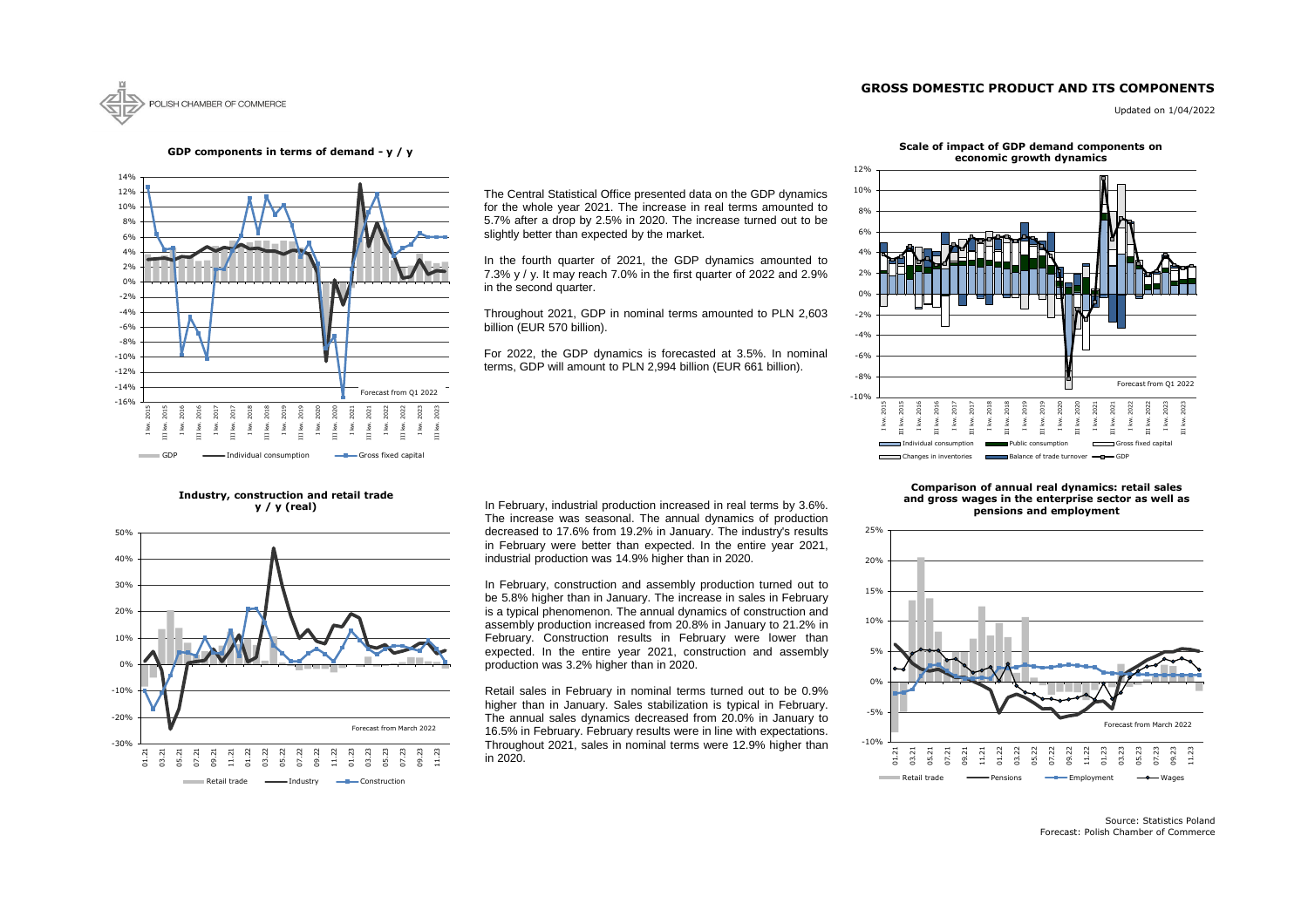### **POPULATION, LABOR MARKET, WAGES AND PENSIONS**

Updated on 1/04/2022



### **CPI, PPI, Wages - y / y**



### 600 700 800 900 1 000 1 100 1 200 1 300  $0<sub>0</sub>$ 1% 2% 3% 4% 5% 6% 7% 01.21 03.21 05.21 07.21 09.21 11.21 01.22 03.22 05.22 07.22 09.22 11.22 01.23 03.23 05.23 07.23 09.23 11.23 Number of registered unemployed persons, thousand (r.h.s.) Unemployment rate (l.h.s.) Forecast from March 2022

**Registered unemployment**



**Real dynamics of gross wages in the enterprise sector and pensions against the background of employment growth in the enterprise sector**



In February, the number of registered unemployed fell by 5.3 thousand. up to 921.8 thous. people. The unemployment rate was 5.5%. The unemployment rate was the same as in January. A year ago, in February, the unemployment rate was 6.6%. February usually brings a deterioration in the unemployment statistics. The demand for seasonal works in construction, agriculture and tourist services is

In February, the prices of consumer goods and services turned out to be 0.3% lower than in January. Prices usually go up in February. This time the decline was an effect of the government's "anti-inflation shield". The February result was close to the expected one. Prices have increased significantly in, among others, groups: recreation and culture, restaurants and hotels, communication, health, alcohol and tobacco, household equipment. Prices dropped in the following groups: transport, clothing and footwear, food, housing, including energy. In February, the prices of goods and services turned out to be 8.5% higher than in the previous year. In January, the prices were 9.4% higher than in the previous year. Throughout 2021, prices were on average 5.1% higher than in 2020. March is expected to see a strong increase in the annual inflation rate.

Industrial prices rose by 0.9% in February. Industrial prices in February were on average 15.9% higher than last year (in January by 16.1%). In the period of January-December 2021, industrial prices were on average 7.9% higher than in the corresponding period of the previous year. In the coming months, industrial prices will continue to rise due to rising manufacturing costs.

In February, the average wage in the enterprise sector amounted to PLN 6,220.04. It was thus PLN 155.80, ie 2.6% higher than in January. It was also PLN 651.22 and 11.7% higher than in February of the previous year. The wage growth recorded in February is seasonal. The wage level in February was higher than expected. Changes in the level of economic activity will affect the level of wages in the coming months. Changes in the employment structure between individual industries and in individual enterprises will be significant.

# falling. So the data was better than expected.

The number of employed in February amounted to approximately 15,838,000. people. It was about 279 thousand. ie 1.79% higher than last year.

Spring and summer will bring a drop in unemployment. The local minimum is expected in October, when 810,000 will be unemployed. people and the unemployment rate will be 4.8%. At the end of 2022, the unemployment rate will amount to 5.0%, and the number of unemployed will amount to 840,000.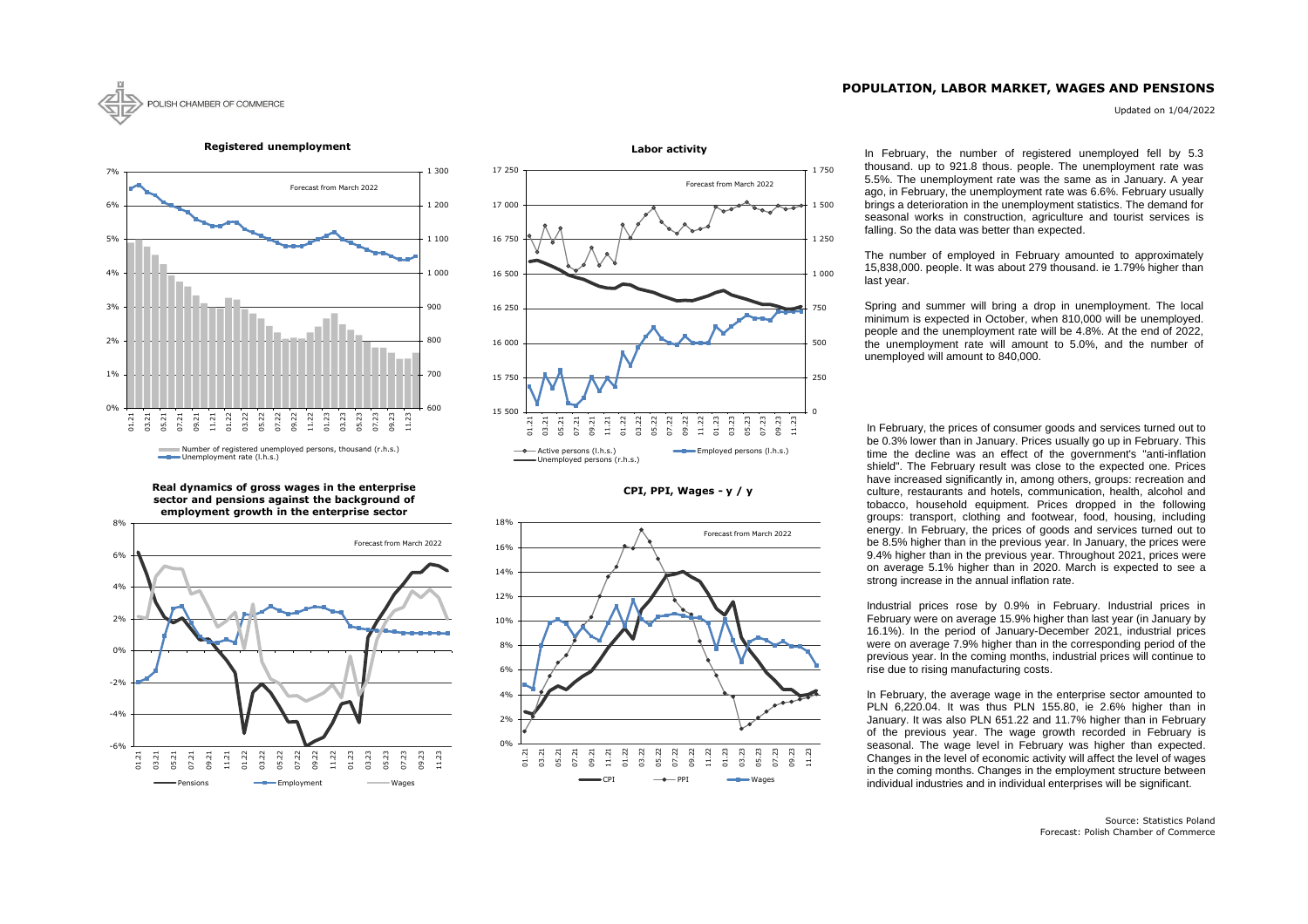### **CURRENT ACCOUNT BALANCE AND ITS MAIN COMPONENTS**



Updated on 1/04/2022

| (mln EUR)                      | 2021    | XII 2021* | 2022    |
|--------------------------------|---------|-----------|---------|
| <b>Current account balance</b> | 2 0 3 4 | $-3957$   | -64     |
| Exports                        | 20 089  | 24 109    | 24 669  |
| Imports                        | 18 803  | 26 644    | 25 855  |
| Trade balance                  | 1 2 8 6 | -2 535    | $-1186$ |
| <b>Balance on Services</b>     | 1669    | 1499      | 1851    |
| Balance on Primary Income      | -377    | $-1806$   | $-320$  |
| Balance on Secondary Income    | -544    | $-1115$   | -409    |

Forecast: Polish Chamber of Commerce





**Foreign trade - monthly volumes** mln EUR





In early March, the National Bank of Poland presented its estimated January balance of payments data. The current account balance in January 2022 was negative and amounted to EUR -64 million. In the previous month, there was a deep deficit of -EUR 3,957 million. A year ago, a surplus of EUR 2 034 million was recorded.

After January, the current account balance on a rolling year basis was negative and amounted to EUR -7,275 million. Its level in relation to GDP was -1.26%. In the last 12 months, exports of goods amounted to EUR 286 billion, and exports of services amounted to EUR 66 billion.

The export of goods is now comparable to 49.5% of GDP. It is a high value for a country with a population and area of Poland. The export of services is comparable to 11.5% of GDP, which should also be considered a very good result. These indicators are much better than those recorded before the beginning of the crisis.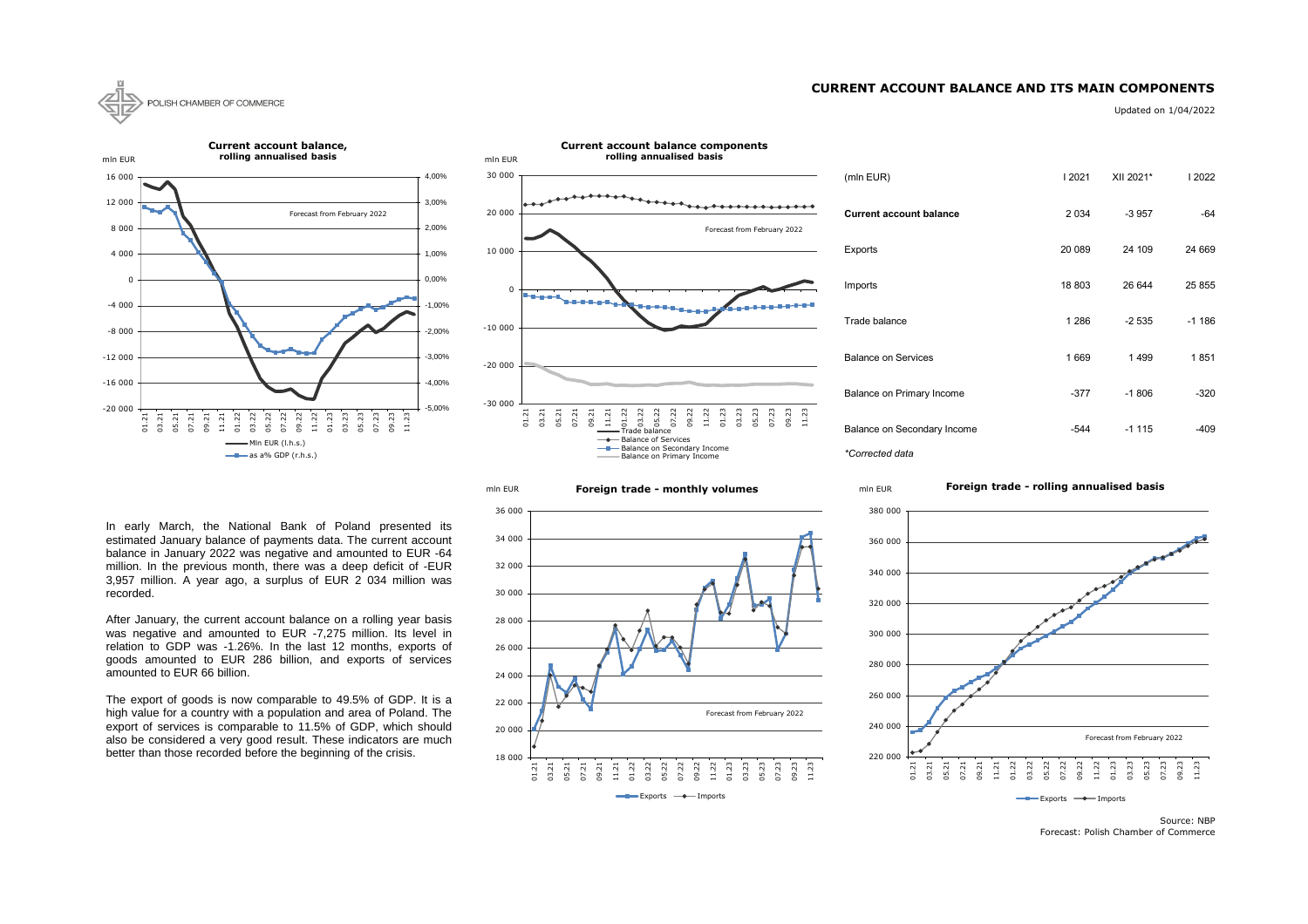

### **WARNING INDICATORS AGAINST FOREIGN CURRENCY CRISIS**

Updated on 1/04/2022

|                                                                                   |         |         |         |          |          | <b>Macroeconomic forecast</b> |          |                               |          |          |          |          |          |  |  |
|-----------------------------------------------------------------------------------|---------|---------|---------|----------|----------|-------------------------------|----------|-------------------------------|----------|----------|----------|----------|----------|--|--|
| <b>WARNING INDICATORS AGAINST FOREIGN</b><br><b>CURRENCY CRISIS - monthly</b>     | 08.2021 | 09.2021 | 10.2021 | 11.2021  | 12.2021  | 01.2022                       | 02.2022  | 03.2022                       | 04.2022  | 05.2022  | 06.2022  | 07.2022  | 08.2022  |  |  |
| International reserves, EUR million                                               | 143 355 | 143 940 | 144 069 | 146 719  | 146 576  | 144 152                       | 143 730  | 143 011                       | 142 582  | 146 860  | 145 391  | 148 299  | 150 523  |  |  |
| International reserves in the months of import of goods and<br>services           | 5,78    | 5,71    | 5,62    | 5,59     | 5,45     | 5,23                          | 5,10     | 5,00                          | 4,91     | 4,99     | 4,89     | 4,95     | 5,00     |  |  |
| International reserves as a% of money supply                                      | 34,2%   | 34,8%   | 34,4%   | 34,8%    | 34,0%    | 33,8%                         | 34,0%    | 33,4%                         | 32,8%    | 33,2%    | 32,4%    | 32,7%    | 33,2%    |  |  |
| Current account balance, EUR million, rolling annualised<br>basis                 | 5 9 3 1 | 3 8 6 3 | 1 4 5 7 | $-469$   | $-5177$  | $-7275$                       | $-10106$ | $-12822$                      | $-15304$ | $-16612$ | $-17308$ | $-17265$ | $-16914$ |  |  |
| Current account balance, as a% of GDP, rolling annualised<br>basis                | 1,07%   | 0,69%   | 0,26%   | $-0,08%$ | $-0,91%$ | $-1,26%$                      | $-1,73%$ | $-2,16%$                      | $-2,55%$ | $-2,73%$ | $-2,81%$ | $-2,77%$ | $-2,68%$ |  |  |
| Inflow of foreign direct investment - rolling annualised basis,<br>EUR million    | 22 247  | 23 377  | 21 893  | 22 227   | 23 277   | 23 231                        | 22 5 52  | 20 448                        | 19 512   | 18 876   | 18 842   | 17 492   | 15 945   |  |  |
| Inflow of foreign portfolio investment - rolling annualised<br>basis, EUR million | $-4795$ | $-4999$ | 2 6 3 3 | $-4996$  | $-5369$  | $-6415$                       | $-6217$  | $-6267$                       | $-6082$  | $-5324$  | $-6938$  | $-7851$  | $-8524$  |  |  |
|                                                                                   |         |         |         |          |          |                               |          | <b>Macroeconomic forecast</b> |          |          |          |          |          |  |  |
| <b>WARNING INDICATORS AGAINST FOREIGN</b><br><b>CURRENCY CRISIS - quarterly</b>   | Q3 20   | Q4 20   | Q1 21   | Q2 21    | Q3 21    | Q4 21                         | Q1 22    | Q2 22                         | Q3 22    | Q4 22    | Q1 23    | Q2 23    | Q3 23    |  |  |
| Total external debt, EUR million                                                  | 301 734 | 305 694 |         |          |          |                               |          |                               |          |          |          |          |          |  |  |
|                                                                                   |         |         | 308 829 | 309 937  | 317 105  | 320 374                       | 322 000  | 322 650                       | 323 300  | 323 450  | 323 600  | 323 750  | 323 900  |  |  |
| Long-term external debt, EUR million                                              | 171 166 | 170 023 | 171 673 | 169 594  | 174 063  | 169 829                       | 171 000  | 171 250                       | 171 500  | 171 250  | 171 000  | 170 750  | 170 500  |  |  |
| Short-term external debt, EUR million                                             | 43 066  | 49 378  | 48 077  | 48 935   | 48 909   | 53 958                        | 54 200   | 54 400                        | 54 600   | 54 800   | 55 000   | 55 200   | 55 400   |  |  |
| External debt - Direct investment debt instruments, EUR<br>million                | 87 502  | 86 293  | 89 079  | 91 408   | 94 133   | 96 587                        | 96 800   | 97 000                        | 97 200   | 97 400   | 97 600   | 97 800   | 98 000   |  |  |
| External debt as a% of GDP                                                        | 57%     | 58%     | 58%     | 57%      | 57%      | 56%                           | 54%      | 52%                           | 51%      | 49%      | 48%      | 46%      | 45%      |  |  |
| External debt as a% of export                                                     | 132%    | 130%    | 127%    | 118%     | 117%     | 114%                          | 110%     | 107%                          | 104%     | 100%     | 95%      | 93%      | 91%      |  |  |
| International reserves as a% of total external debt                               | 39%     | 41%     | 44%     | 43%      | 45%      | 46%                           | 44%      | 45%                           | 47%      | 48%      | 50%      | 49%      | 50%      |  |  |

Source: Statistics Poland; NBP Forecast: Polish Chamber of Commerce